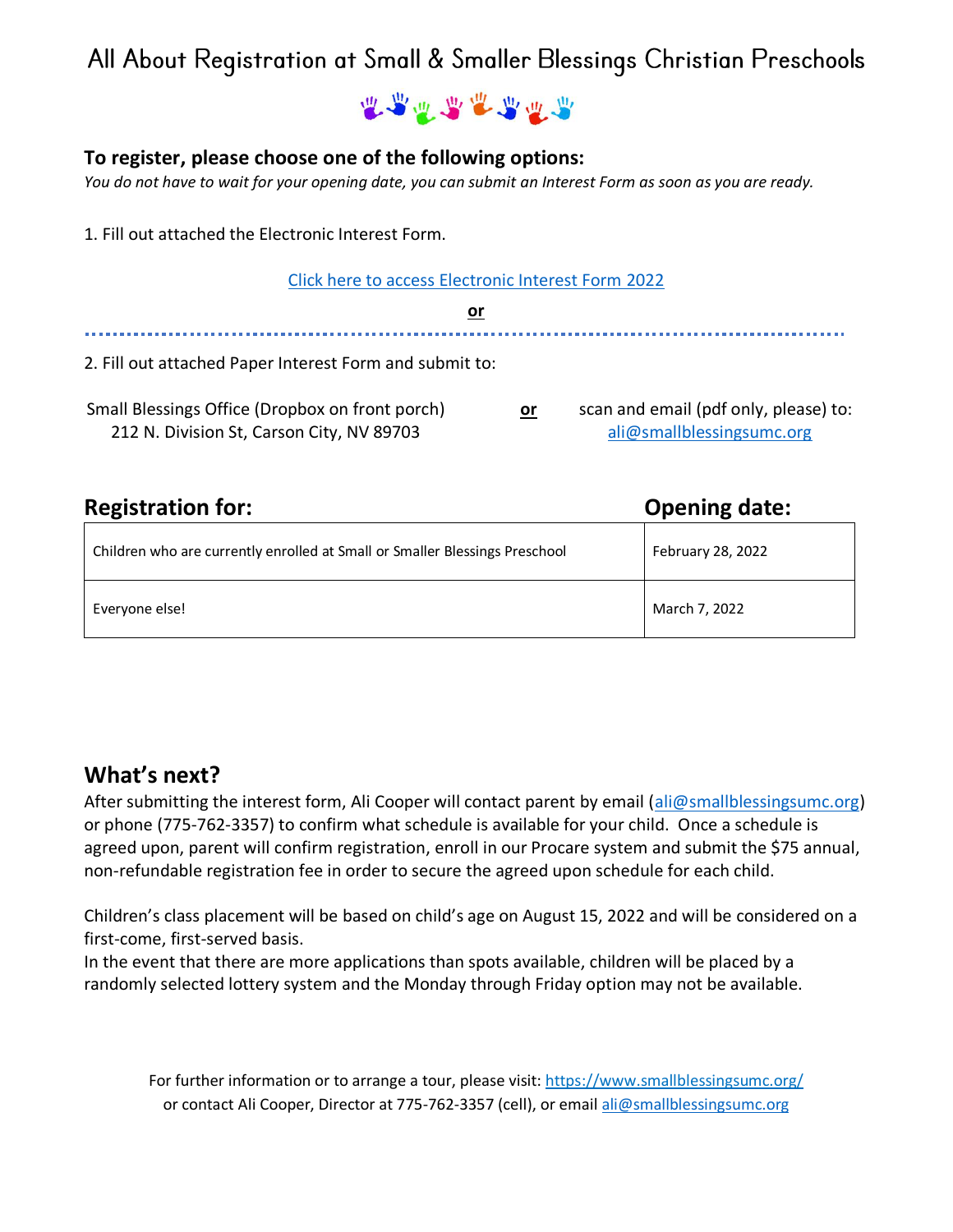# Small & Smaller Blessings Christian Preschools

An outreach program of the First United Methodist Church 212 N. Division Street, Carson City, NV 89703 213 N. Minnesota Street, Carson City, NV 89703 Preschool: 775-884-1600 Ali Cell: 775-762-3357 Email: [ali@smallblessingsumc.org](mailto:ali@smallblessingsumc.org)

Small and Smaller Blessings Christian Preschools ignite the love of learning in every child. Our developmentally appropriate environment encourages children to explore and experiment, create and construct, form friendships and imagine a world of their own. Our joyful and respectful interactions embolden positive relationships between children, teachers, families and the community, while sharing God's light and love.



In Nevada, children may enroll in kindergarten if they turn 5 before the first day of school. Placement in our preschool/pre-k classes is based on the current kindergarten start date of August 15. Preschool is for children born between 8/15/2018 and 8/15/2019 (Smaller Blessings, located at 213 N. Minnesota St) Pre-K is for children born between 8/15/2017 and 8/15/2018 (Small Blessings, located at 212 N. Division St)

#### **Interested in enrolling for 2022-23? Here are the options:**

|                                                             | Smaller Blessings Preschool Program at 213 N. Minnesota Street |    |                       |  |                       |
|-------------------------------------------------------------|----------------------------------------------------------------|----|-----------------------|--|-----------------------|
| For 3- or 4-year-old children between 8/15/2018 & 8/15/2019 |                                                                |    |                       |  |                       |
|                                                             | 1. Tues/Thurs AM                                               | 2. | Mon/Wed/Fri AM        |  | 3. Mon through Fri AM |
|                                                             | $8:30$ am $-11:30$ am                                          |    | $8:30$ am $-11:30$ am |  | $8:30$ am $-11:30$ am |
|                                                             | \$160 per month                                                |    | \$237 per month       |  | \$382 per month       |

| Small Blessings Pre-Kindergarten Program at 212 N. Division Street |                       |                       |                   |  |  |  |
|--------------------------------------------------------------------|-----------------------|-----------------------|-------------------|--|--|--|
| For 4- or 5-year-old children born between 8/15/2017 & 8/15/2018   |                       |                       |                   |  |  |  |
| 1. Tues/Thurs AM                                                   | 2. Mon/Wed/Fri AM     | 3. Mon through Fri AM | 4. Mon/Wed/Fri PM |  |  |  |
| $8:30$ am $-11:30$ am                                              | $8:30$ am $-11:30$ am | $8:30$ am $-11:30$ am | $12:30 - 3:30$ pm |  |  |  |
| \$160 per month                                                    | \$237 per month       | \$382 per month       | \$237 per month   |  |  |  |

- We operate on roughly the same calendar as Carson City School District. Classes this year will run from August 22 to May 26
- There is a \$75.00 annual non-refundable registration fee, due at the time of enrollment
- Tuition is paid a month in advance and due on the  $20<sup>th</sup>$  of each month, August through April
- Due to Nevada State Licensing requirements, all children must be potty-trained and up-to-date on immunizations